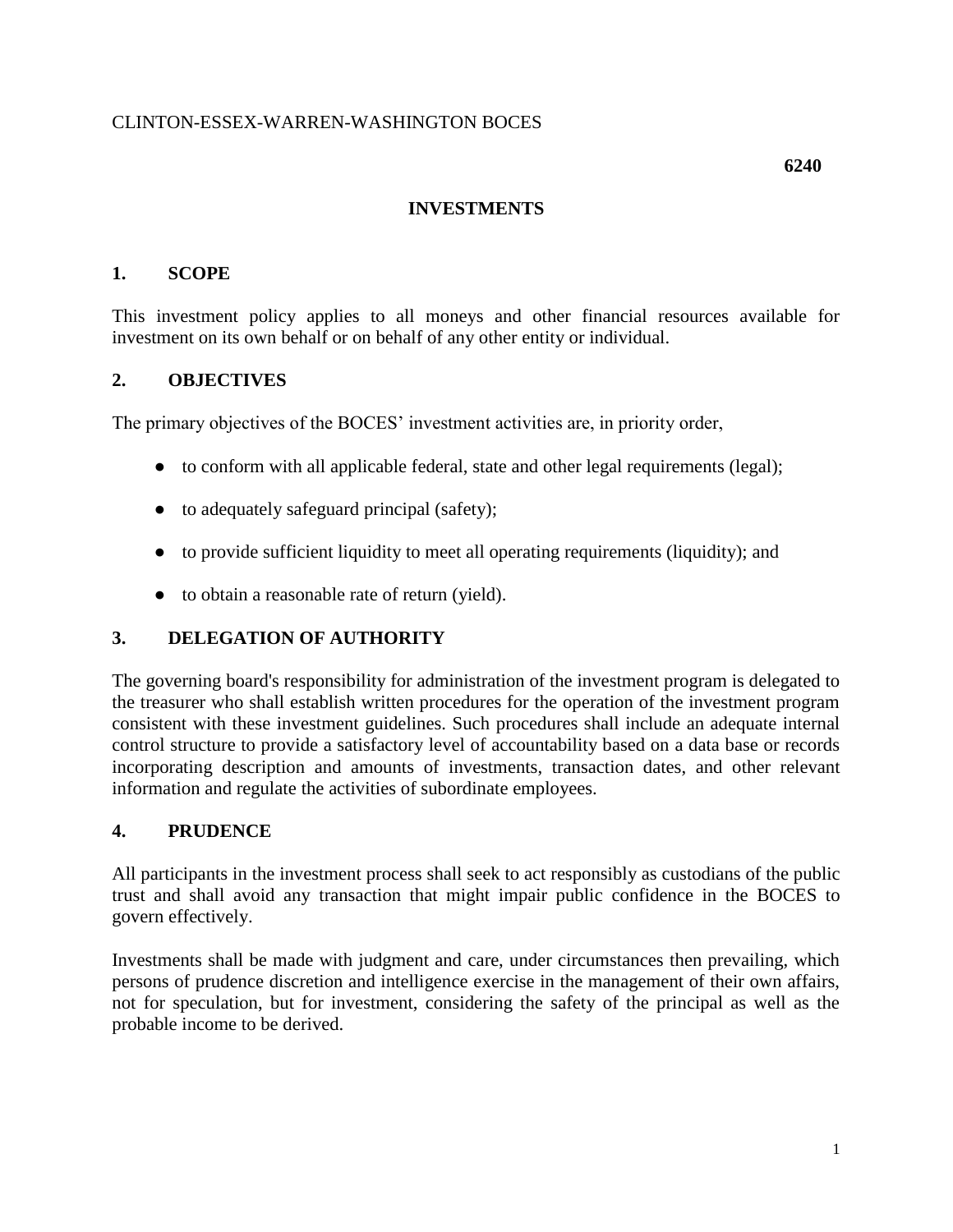All participants involved in the investment process shall refrain from personal business activity that could conflict with proper execution of the investment program, or which could impair their ability to make impartial investment decisions.

## **5. DIVERSIFICATION**

It is the policy of the BOCES to diversify its deposits and investments by financial institution, by investment instrument, and by maturity scheduling.

# **6. INTERNAL CONTROLS**

It is the policy of the BOCES for all monies collected by any officer or employee of the government to transfer those funds to the treasurer within three business days of receipt, or within the time period specified in law, whichever is shorter.

The treasurer is responsible for establishing and maintaining an internal control structure to provide reasonable, but not absolute, assurance that deposits and investments are safeguarded against loss from unauthorized use or disposition, that transactions are executed in accordance with management's authorization and recorded properly, and are managed in compliance with applicable laws and regulations.

# **7. DESIGNATION OF DEPOSITARIES**

The banks and trust companies authorized for the deposit of monies up to the maximum amounts will be designated annually by the Board.

# **8. COLLATERALIZING OF DEPOSITS**

In accordance with the provisions of General Municipal Law, § 10, all deposits of BOCES, including certificates of deposit and special time deposits, in excess of the amount insured under the provisions of the Federal Deposit Insurance Act shall be secured by those instruments authorized by Paragraph 3, Section 10 of Article Two of the GML, as said law now exists or as hereafter amended.

### **9. SAFEKEEPING AND COLLATERALIZATION**

Eligible securities used for collateralizing deposits shall be held by depositary or a third party bank or trust company subject to security and custodial agreements as determined by the treasurer.

The security agreement shall provide that eligible securities are being pledged to secure the BOCES deposits together with agreed upon interest, if any, and any costs or expenses arising out of the collection of such deposits upon default. It shall also provide the conditions under which the securities may be sold, presented for payment, substituted or released and the events which will enable the BOCES to exercise its rights against the pledged securities. In the event that the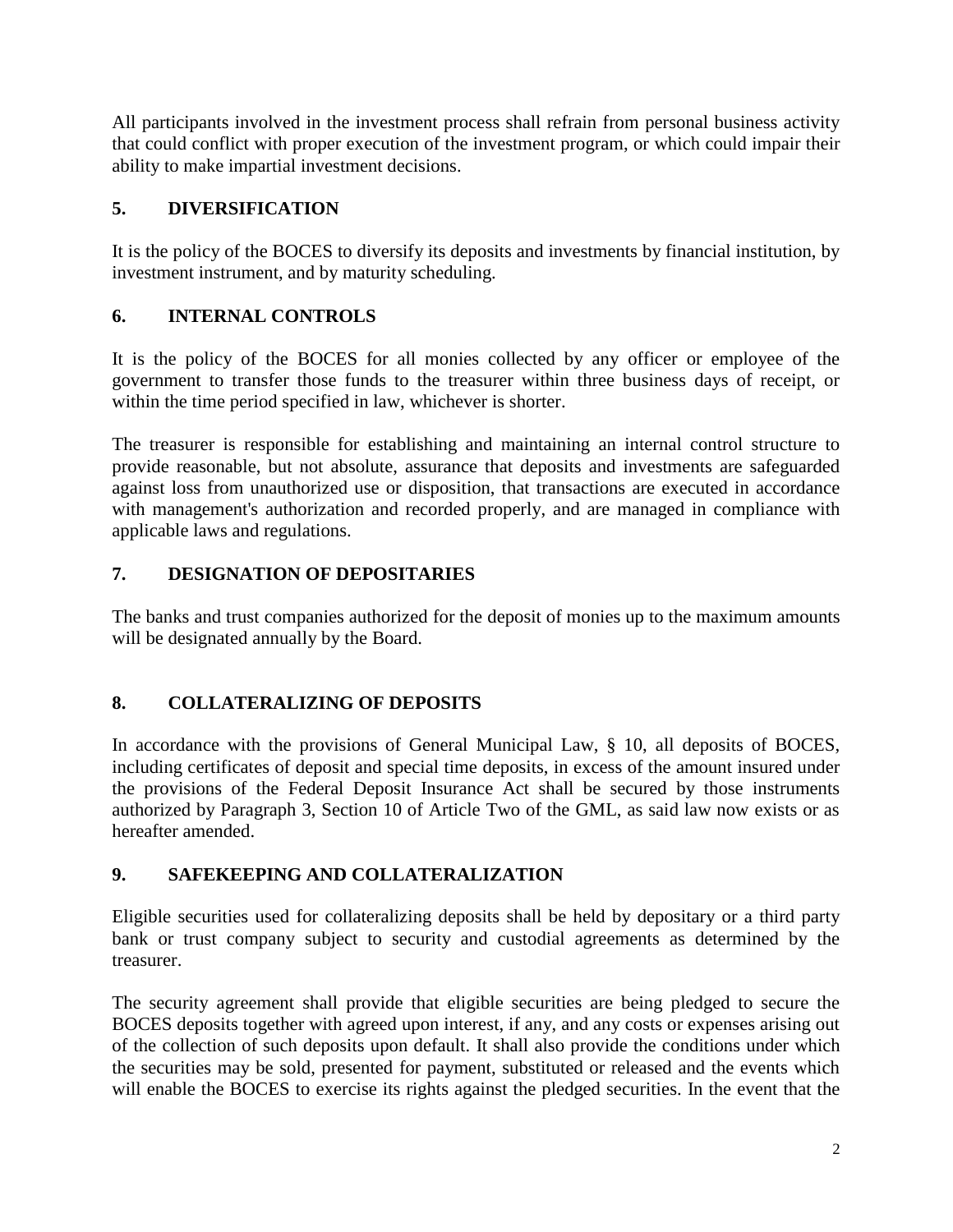securities are not registered or inscribed in the name of the BOCES, such securities shall be delivered in a form suitable for transfer or with an assignment in blank to the BOCES or its custodial bank.

The custodial agreement shall provide that securities held by the bank or, trust company, or agent of and custodian for, the BOCES, will be kept separate and apart from the general assets of the custodial bank or trust company and will not, in any circumstances, be commingled with or become part of the backing for any other deposit or other liabilities. The agreement should also describe that the custodian shall confirm the receipt, substitution or release of the securities. The agreement shall provide for the frequency of revaluation of eligible securities and for the substitution of securities when a change in the rating of a security may cause ineligibility. Such agreement shall include all provisions necessary to provide the BOCES a perfected interest in the securities.

# **10. PERMITTED INVESTMENTS**

As authorized by General Municipal Law § 11, the BOCES authorizes the treasurer to invest moneys not required for immediate expenditure for terms not to exceed its projected cash flow needs in the following types of investments:

- Special time deposit accounts;
- Certificates of deposit;
- Obligations of the United States of America;
- Obligations guaranteed by agencies of the United States of America where the payment of principal and interest are guaranteed by the United States of America;
- Obligations of the State of New York;
- Obligations issued pursuant to LFL § 24.00 or 25.00 (with approval of the State Comptroller) by any municipality, BOCES or district corporation other than the BOCES;
- Obligations of public authorities, public housing authorities, urban renewal agencies and industrial development agencies where the general State statutes governing such entities or whose specific enabling legislation authorizes such investments.
- Certificates of Participation (COPs) issued pursuant to GML § 109 b. Obligations of this BOCES, but only with any moneys in a reserve fund
- Obligations of this BOCES, but only with any moneys in a reserve fund established pursuant to GML §§ 6 c, 6 d, 6 e, 6 g, 6 h, 6 j, 6 k, 6 m, or 6 n.

All investment obligations shall be payable or redeemable at the option of the BOCES within such times as the proceeds will be needed to meet expenditures for purposes for which the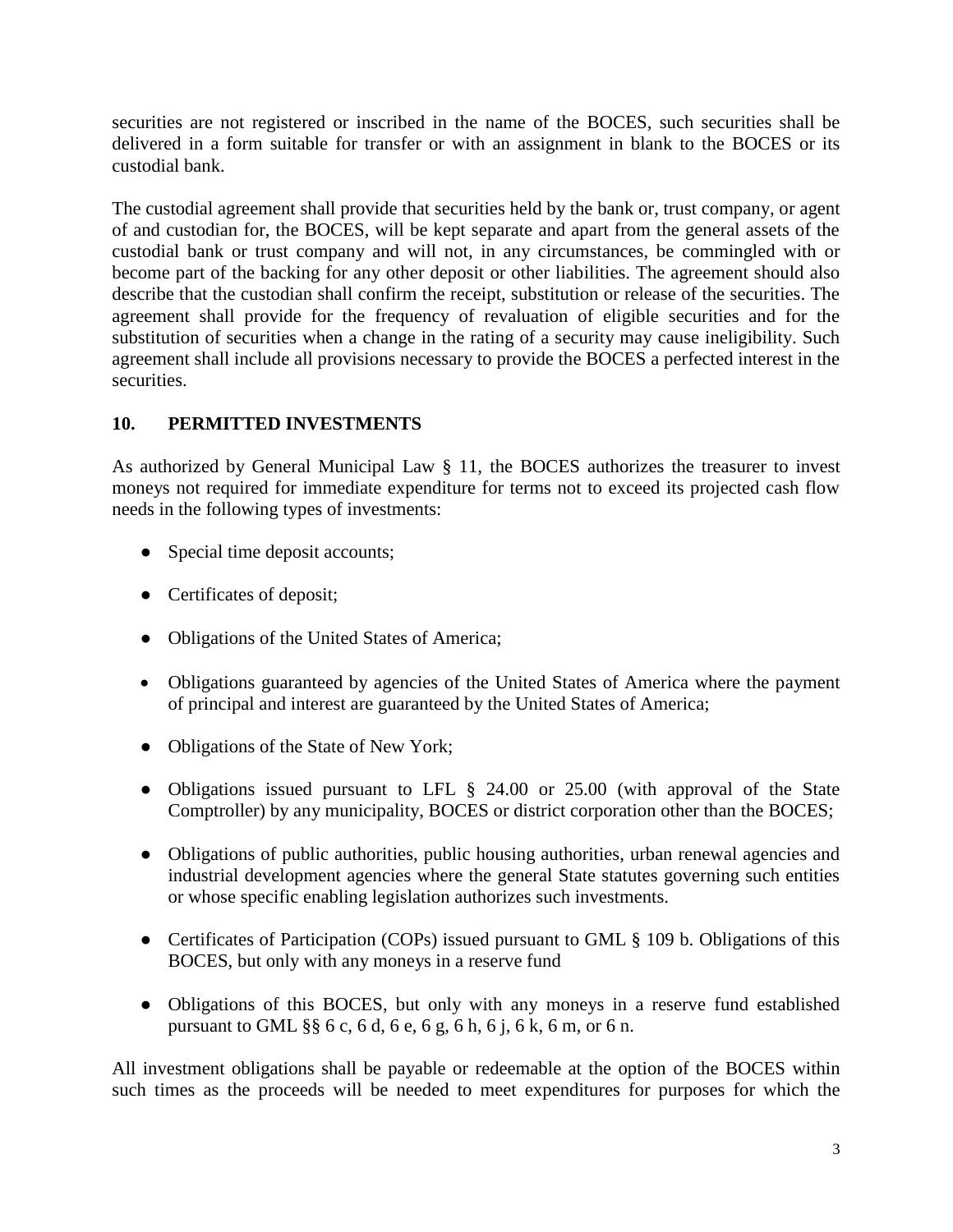moneys were provided and, in the case of obligations purchased with the proceeds of bonds or notes, shall be payable or redeemable at the option of the BOCES within two years of the date of purchase.

### **11. AUTHORIZED FINANCIAL INSTITUTIONS AND DEALERS**

The BOCES shall maintain a list of financial institutions and dealers approved for investment purposes and establish appropriate limits to the amount of investments which can be made with each financial institution or dealer. All financial institutions with which the BOCES conducts business must be credit worthy. Banks shall provide their most recent

Consolidated Report of Condition (Call Report) at the request of the BOCES. Security dealers not affiliated with a bank shall be required to be classified as reporting dealers affiliated with the New York Federal Reserve Bank, as primary dealers. The treasurer is responsible for evaluating the financial position and maintaining a listing of proposed depositaries, trading partners and custodians. Such listing shall be evaluated at least annually.

### **12. PURCHASE OF INVESTMENTS**

The treasurer is authorized to contract for the purchase of investments:

- a. Directly, including through a repurchase agreement, from an authorized trading partner.
- b. By participation in a cooperative investment program with another authorized governmental entity pursuant to Article 5G of the General Municipal Law where such program meets all the requirements set forth in the Office of the State Comptroller Opinion No. 88-46, and the specific program has been authorized by the governing board.
- c. By utilizing an ongoing investment program with an authorized trading partner pursuant to a contract authorized by the governing board.

All purchased obligations, unless registered or inscribed in the name of the BOCES, shall be purchased through, delivered to and held in the custody of a bank or trust company. Such obligations shall be purchased, sold or presented for redemption or payment by such bank or trust company only in accordance with prior written authorization from the officer authorized to make the investment. All such transactions shall be confirmed in writing to the BOCES by the bank or trust company. Any obligation held in the custody of a bank or trust company shall be held pursuant to a written custodial agreement as described in General Municipal Law, § 10.

The custodial agreement shall provide that securities held by the bank or trust company, as agent of and custodian for, the BOCES, will be kept separate and apart from the general assets of the custodial bank or trust company and will not, in any circumstances, be commingled with or become part of the backing for any other deposit or other liabilities. The agreement shall describe how the custodian shall confirm the receipt and release of the securities. Such agreement shall include all provisions necessary to provide the BOCES a perfected interest in the securities.